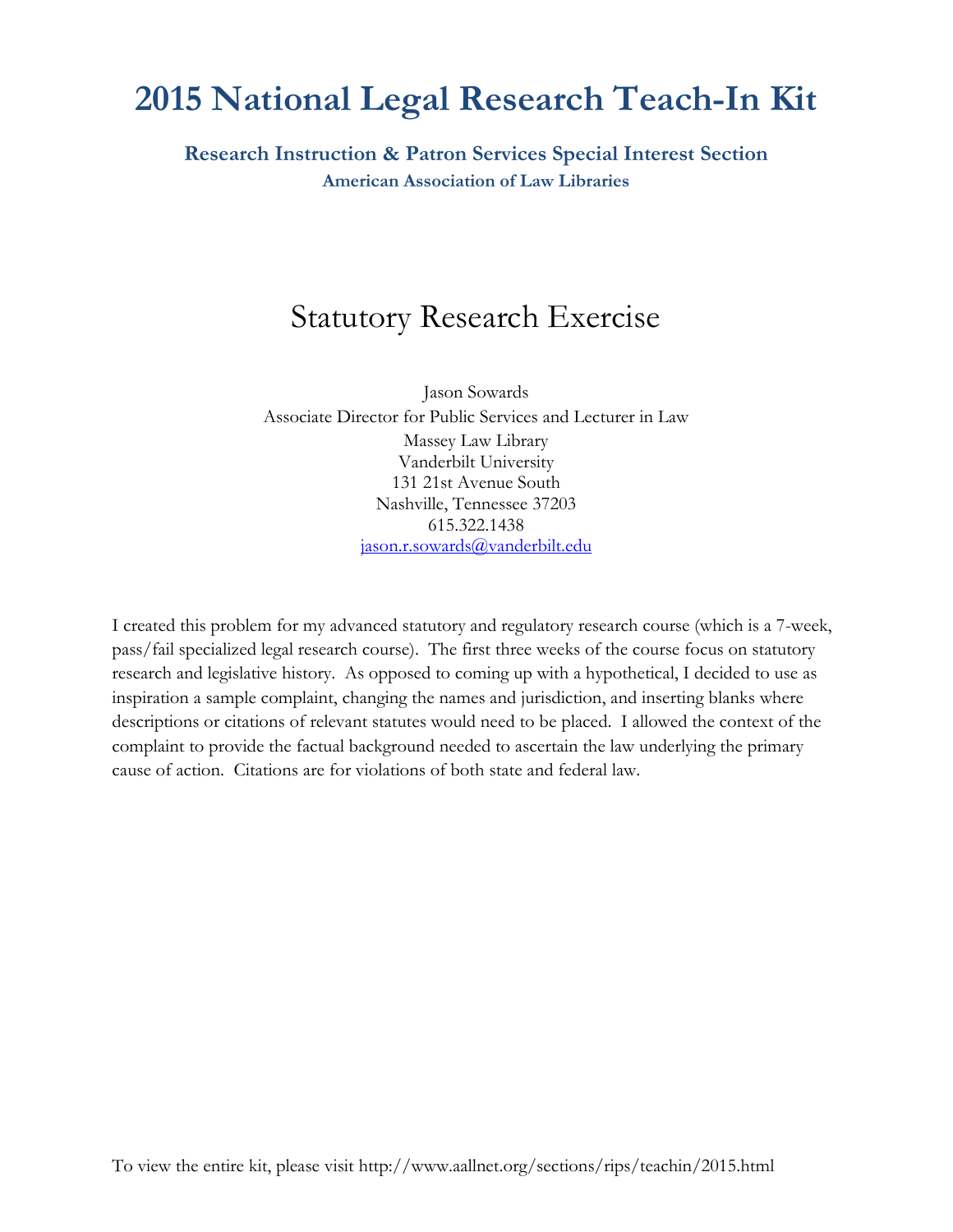### **Statutory Research Question**

Below is a fictional complaint that is ready to be filed in federal court. You will notice that there are blanks. Those blanks are where your answers will be placed. Given this information, fill in the blanks with citations to applicable law. The first blank is for you to identify the appropriate district court where this complaint would be filed.

All events happened in Portsmouth, Ohio.

## **IN THE UNITED STATES DISTRICT COURT FOR THE \_[SOUTHERN]\_ DISTRICT OF OHIO COMPLAINT**

#### I. Preliminary Statement

1. This action seeks declaratory and equitable relief; reinstatement; back pay; interest; costs; and attorney's fees for violations of  $\sqrt{\frac{(\text{Ohio Rev. Code § } 4123.90]}{\text{Orb.} }}$ , the **[Family Medical Leave Act of 1993, 29 U.S.C. § 2617]**, and the Ohio Laws Against Discrimination, <u>[R.C. 4112 *et seq*.]</u> committed when Acme Warehouse (a) denied Plaintiff's requests for reasonable accommodations of his medical impairment, which would have enabled him to competently perform the essential functions of his position and would not have burdened Defendant with an undue hardship; (b) terminated Plaintiff because of his request for accommodation and status as a disabled person; (c) terminated Plaintiff because of his request for and use of  $\Box$  [FMLA leave]  $\Box$ ; and (d) terminated Plaintiff because he suffered an injury in the course of and arising out of his employment and sought benefits through a workers' compensation claim.

II. **Iurisdiction and Venue** 

2. This Court has jurisdiction over this action by virtue of  $\boxed{\text{FMLA}}$ ,  $\boxed{\text{29}}$  $U.S.C. \$   $8\,2617$  |  $\qquad$  ;  $\qquad$  [28 U.S.C.  $\$  1331]  $\qquad$  ; and  $\qquad$  [28 U.S.C.  $\$  1367]  $\qquad$ .

3. Venue lies in this forum because Defendant operates a facility in Scioto County Ohio, within the \_[Southern]**\_** District of Ohio, where Plaintiff did substantial work for Defendant.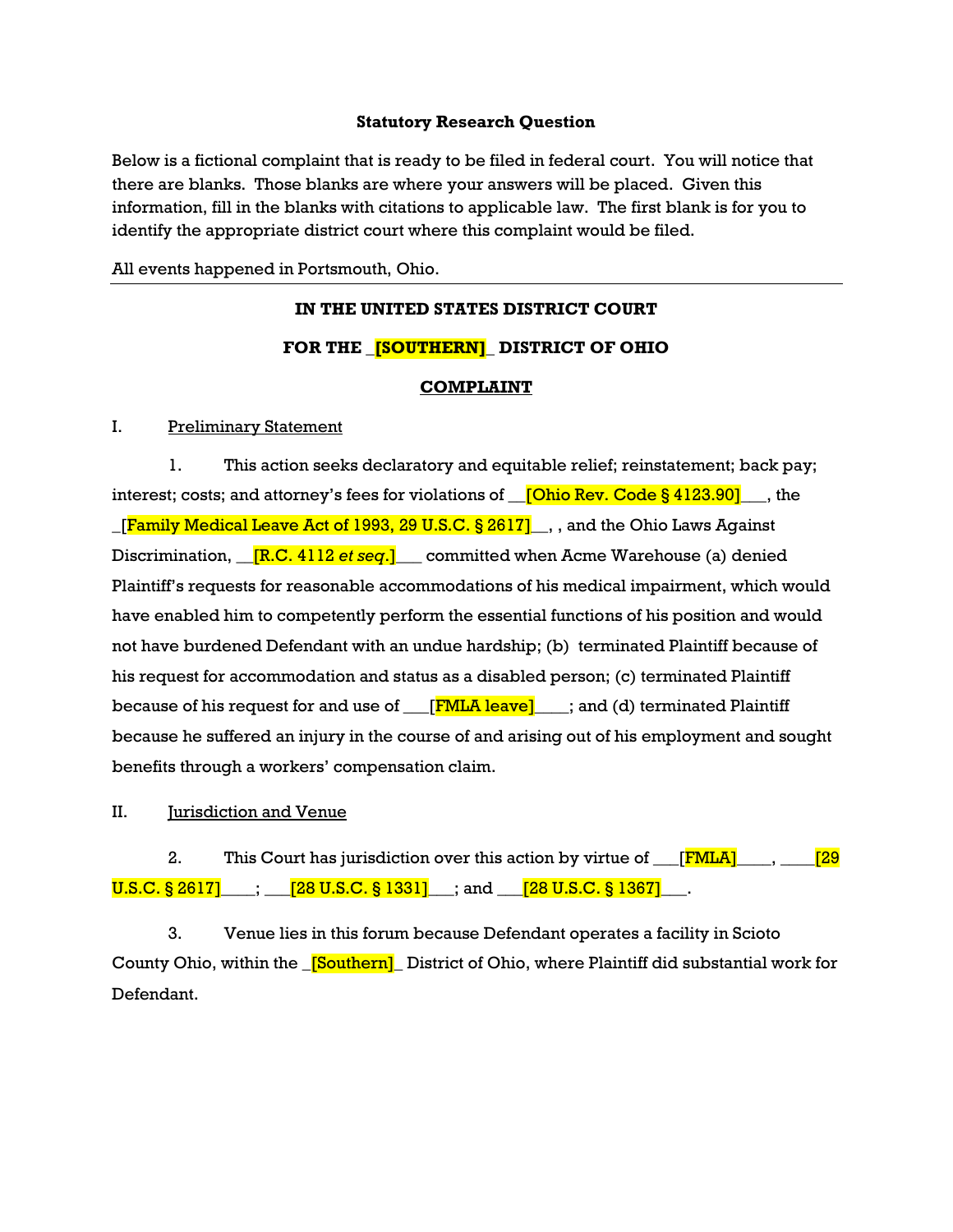III. Parties

4. Plaintiff Don Draper ("Mr. Draper" or "Plaintiff") was employed by Defendant from 2003 until his termination on February 12, 2014, most recently as an Operator 2.

5. Defendant Acme Warehouse ("Acme" or "Defendant") is an Ohio corporation whose principal place of business is located in Portsmouth, Ohio. Plaintiff worked for Defendant at its facility located at 101 Chillicothe St., Portsmouth, Ohio 45662 within Scioto County, Ohio.

IV. Facts

6. Plaintiff originally began employment with Defendant in 2003 as an Operator 1. Approximately two years ago he was promoted to an Operator 2 position, which he remained until the end of his employment.

7. For the first eight and a half years of his employment, Plaintiff worked for Defendant on Defendant's shipping line. Plaintiff's work on the main line required a great deal of repetitive motion.

8. In January of 2012, Defendant automated its shipping line. As a result of this, Plaintiff was transferred to Defendant's receiving area.

9. While employed in the Defendant's receiving area, Plaintiff worked 12 hour shifts.

10. During his standard 12 hour shift, Plaintiff was supposed to work 6 hours on one job and 6 hours on a different job.

11. An operator 2 working in the receiving area was supposed to be rotated through all of the different jobs in the area.

12. After he was assigned to Defendant's receiving area in early 2012, Plaintiff was usually assigned to work the sorting operation jobs, but was trained on and rotated through many other jobs as well.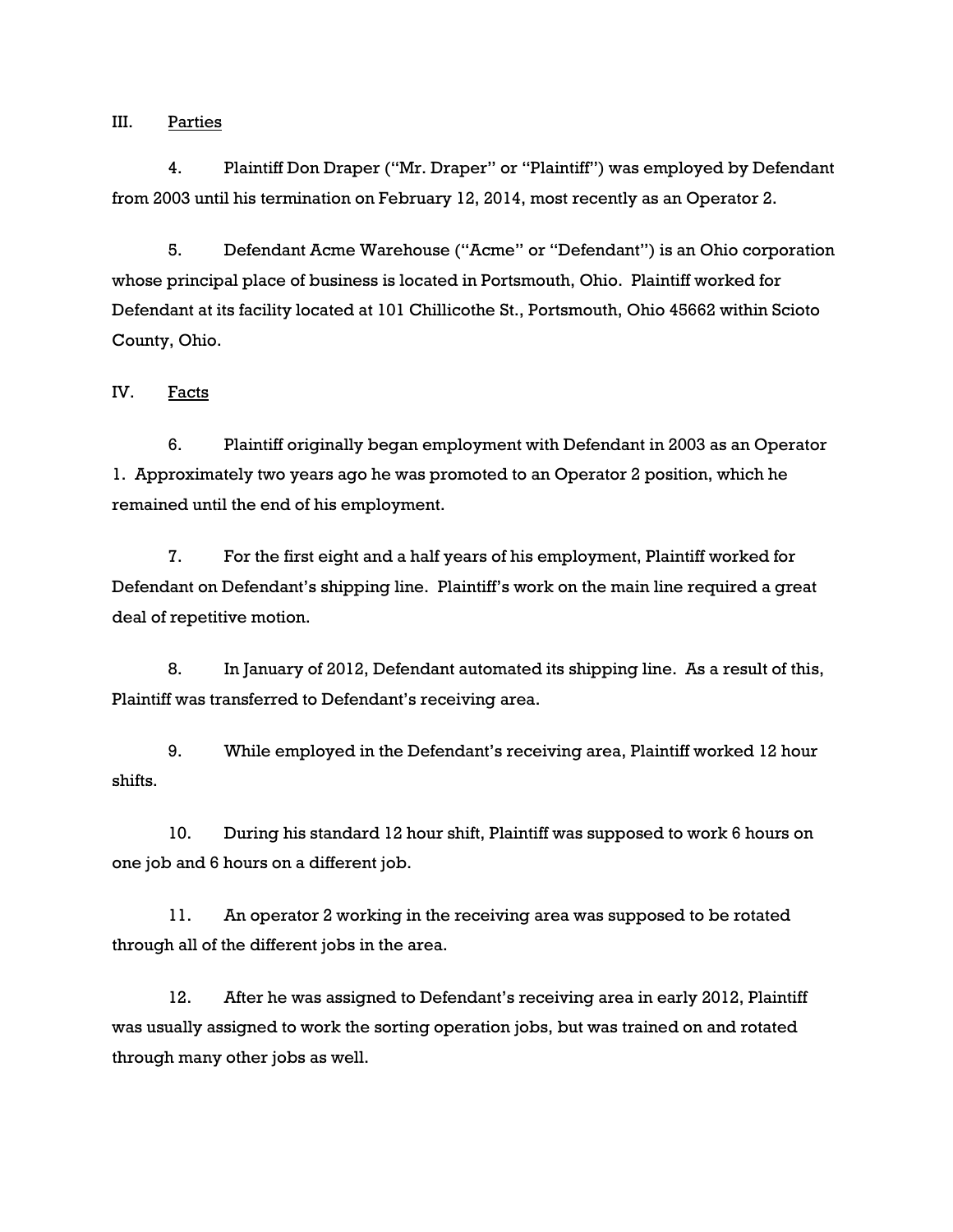13. In March 2012, Plaintiff began having problems with pain and numbness in his hands. Problems with pain and numbness in Plaintiff's hands persisted through the summer of 2012.

14. After he began having problems with his hands, Plaintiff began to complain to his supervisor, Ken Cosgrove, and periodically requested to be put on jobs with less repetitive motion.

15. Plaintiff's difficulty with repetitive motion tasks affected his job performance.

16. On September 4, 2012, Plaintiff received a performance evaluation which rated him as below expectations. This was the first poor performance evaluation the Plaintiff received while working for Defendant.

17. On September 18, 2012, Plaintiff was running a sorting machine. Midway through his shift, his hands became so numb that he could no longer use his hands or otherwise perform his job.

18. After his hands went numb on that date, Plaintiff was removed from the receiving line for two hours until his hands recovered.

19. Plaintiff filed an internal incident report stating what had occurred with his hands on September 18, 2012.

20. Plaintiff began seeking treatment for his hands on August 8, 2012, from Defendant's onsite physical, Dr. Margaret Olson, M.D. Dr. Olson diagnosed Plaintiff with carpal tunnel syndrome in his hands.

21. While receiving treatment from Dr. Olson, Plaintiff discussed with this doctor filing a worker's compensation claim. Dr. Olson discouraged Plaintiff from filing a workers' compensation claim, stating that if he did so, Dr. Olson could no longer treat him.

22. Dr. Olson placed Plaintiff on light duty, with work restrictions of no repetitive motion and no lifting over five pounds.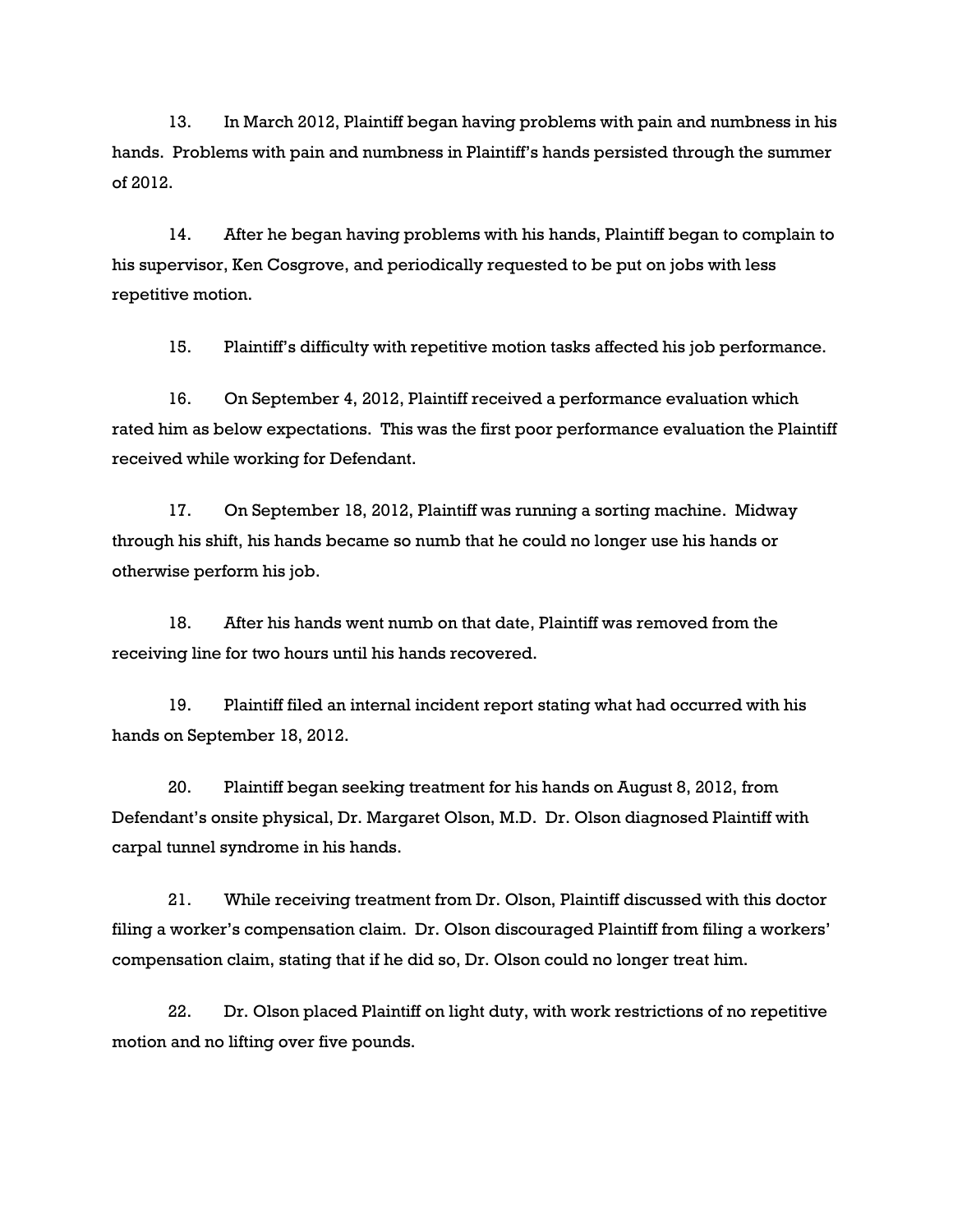23. After Mr. Draper received his restrictions, he was placed on insert checking and capping for the entirety of his 12 hour shifts. The position, which was basically putting bottle caps on bottles, did not involve lifting over five pounds, but required the most repetitive motion of any of the jobs in the receiving area. Mr. Draper continued to suffer a great deal of pain and numbness in his hands.

24. Defendant had a considerable amount of jobs in the receiving area which met Plaintiff's weight restriction and did not require repetitive motion, including robot operation, forklift operation, and the stack room.

25. In March 2013, Plaintiff decided that Dr. Olson's treatment and work restrictions were not improving his condition. Because of this, on March 5, 2013, Plaintiff filed a claim with the Ohio Bureau of Workers' Compensation.

26. Shortly after Plaintiff filed his claim, he was confronted by his supervisor, Ken Cosgrove. Mr. Cosgrove yelled at the plaintiff and threatened his employment, telling him that he had "screwed him over" and that he "could have been fired months ago."

27. On March 13, 2013, Dr. Olson ceased treating Plaintiff because he had filed a Workers' Compensation claim.

28. On May 22, 2013, Plaintiff received another poor performance evaluation and was placed on a performance improvement plan.

29. For the rest of his employment with Defendant, Plaintiff received periodic threats from Mr. Cosgrove about his job.

30. For purposes of Ohio Workers' Compensation, Defendant is a self-insured employer, meaning that they pay directly for any approved medical treatment.

31. As part of his workers' compensation claim, Plaintiff sought approval from the Bureau of Workers' Compensation and Defendant for carpal tunnel surgery on his right hand. That request was submitted on June 20, 2013 and approved on June 24, 2013 by a third-party administrator for the Defendant.

32. On July 2, 2013, Plaintiff underwent surgery on his right hand.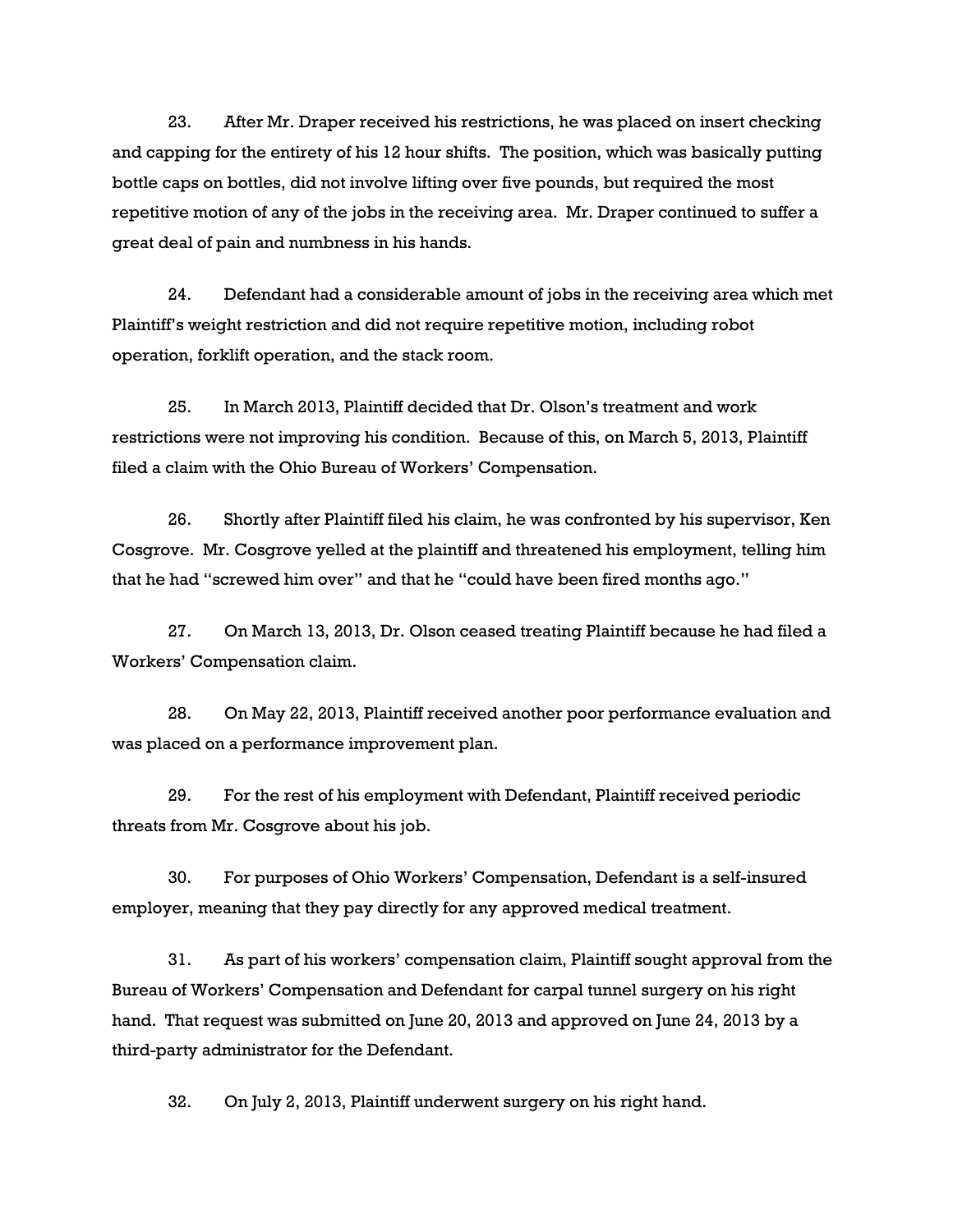33. After his surgery, Plaintiff was taken off of work for six weeks while he recovered. Although the six weeks off did not provide Mr. Draper with adequate time to complete physical therapy, the surgery helped his right hand considerably.

34. After he returned from surgery, Mr. Draper was placed back on the insert checking and capping job for 12 hours per shift.

35. The repetitive motion of the insert checking and capping line continued to cause Mr. Draper problems, especially in his left hand. The pain and numbness in his left hand continued to affect Mr. Draper's job performance.

36. Mr. Draper continued to complaint to his supervisor about the repetitive nature of insert checking and capping, and requested to be placed on the robot operation, forklift or stacking positions for at least part of the time.

37. Despite Plaintiff's requests, Defendant refused to take the Plaintiff off of the insert check and capping job.

38. On December 5, 2013, Plaintiff filed a request with the Bureau of Workers' Compensation and Defendant to allow his claim for left carpal tunnel syndrome. Defendant contested Plaintiff's claim at a hearing before the Industrial Commission of Ohio on February 6, 2014.

39. On that date, Plaintiff participated in an Industrial Commission hearing with respect to the allowance of his request for the condition, left carpal tunnel syndrome.

40. On February 11, 2014, Plaintiff received notice that this additional condition had been added to his claim. Shortly thereafter, a request was submitted and approved for left carpal tunnel surgery by the third-party administrator in Plaintiff's workers' compensation claim.

41. On February 12, 2014, Plaintiff received a bad performance evaluation and was terminated.

42. At all times material, Plaintiff was an eligible employee under the [Family] Medical Leave Act]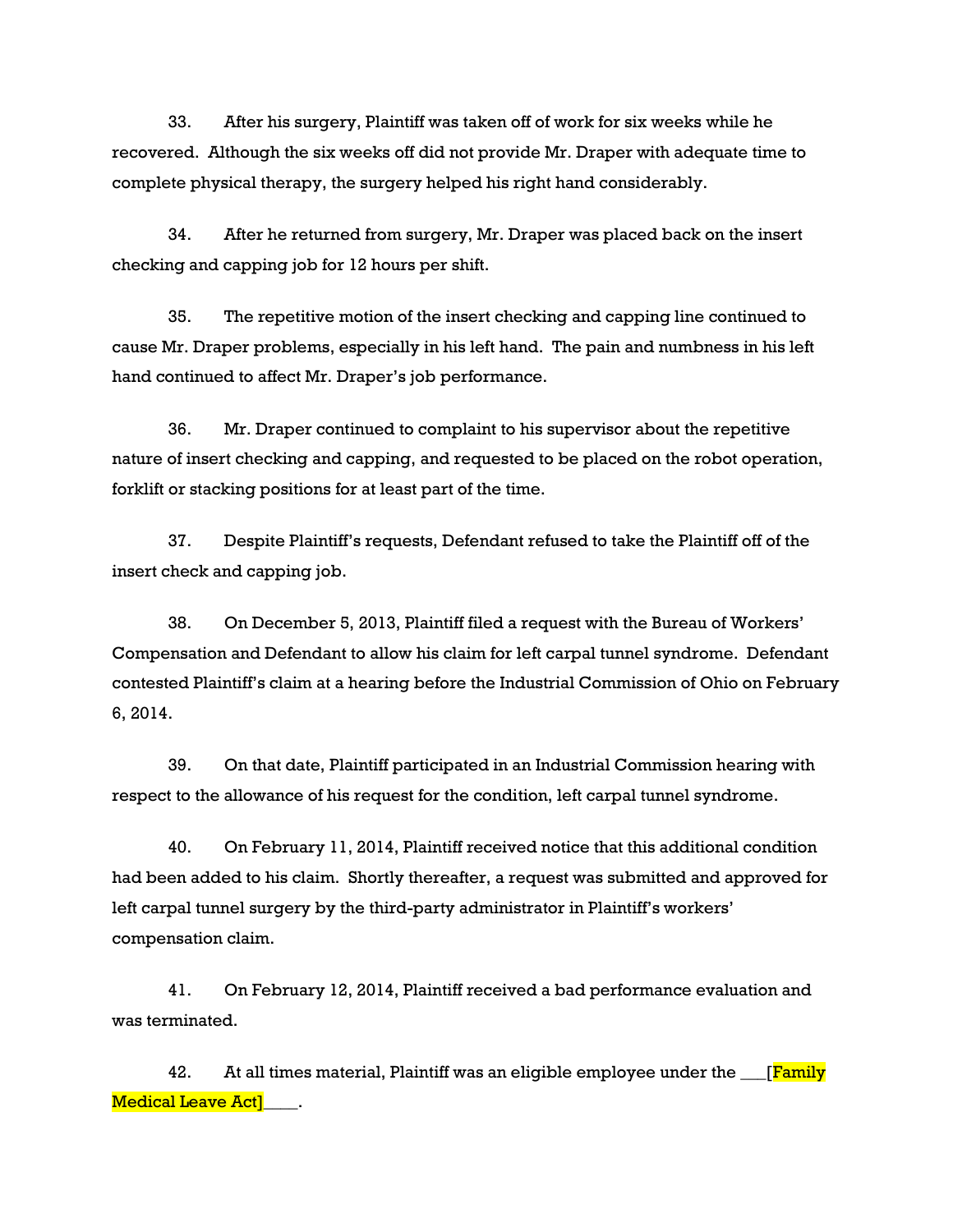43. At all times material, Plaintiff's carpal tunnel condition was a serious health condition as that term is defined by the  $_{\tiny \!\!\!\!\!\!\bot}$  [FMLA]

44. As of both July 2, 2013 and February 11, 2014, Plaintiff had performed at least 1,250 hours of work for defendant in the preceding one year period.

45. As of both July 2, 2013 and February 11, 2014, Plaintiff had <u>FMLA</u> leavel available to him

46. As of February 11, 2014, Defendant was aware that Plaintiff had needed  $[TMLA]$  leave for a similar surgery on his right hand.

47. As of February 11, 2014, Defendant believed that Plaintiff would once again  $need$  [  $\boxed{\text{FMLA}}$ ] for surgery on his left hand and recovery time.

48. Plaintiff was injured in the course of and arising out of his employment in the State of Ohio.

49. Defendant terminated Plaintiff because he had requested workers' compensation benefits.

50. On or about February 19, 2014, Defendant received a letter from Plaintiff's attorney stating that Plaintiff claimed that he was terminated because he filed a workers' compensation claim, in violation of **\_\_[Ohio Revised Code § 4123.90]**\_\_\_.

51. At all times material, Plaintiff's carpal tunnel syndrome was a disability as that term is defined by the Ohio Laws Against Discrimination.

52. Plaintiff requested a reasonable accommodation for his disability by requesting that he be permitted to work in a job that did not require repetitive motion for part of the time.

53. Upon receiving notice of Plaintiff's disability and request for reasonable accommodation, Defendant placed Plaintiff in a position that caused further deterioration and worsening to Plaintiff's carpal tunnel syndrome condition.

V. Claims for Relief

A. First Count: **FMLA** Violation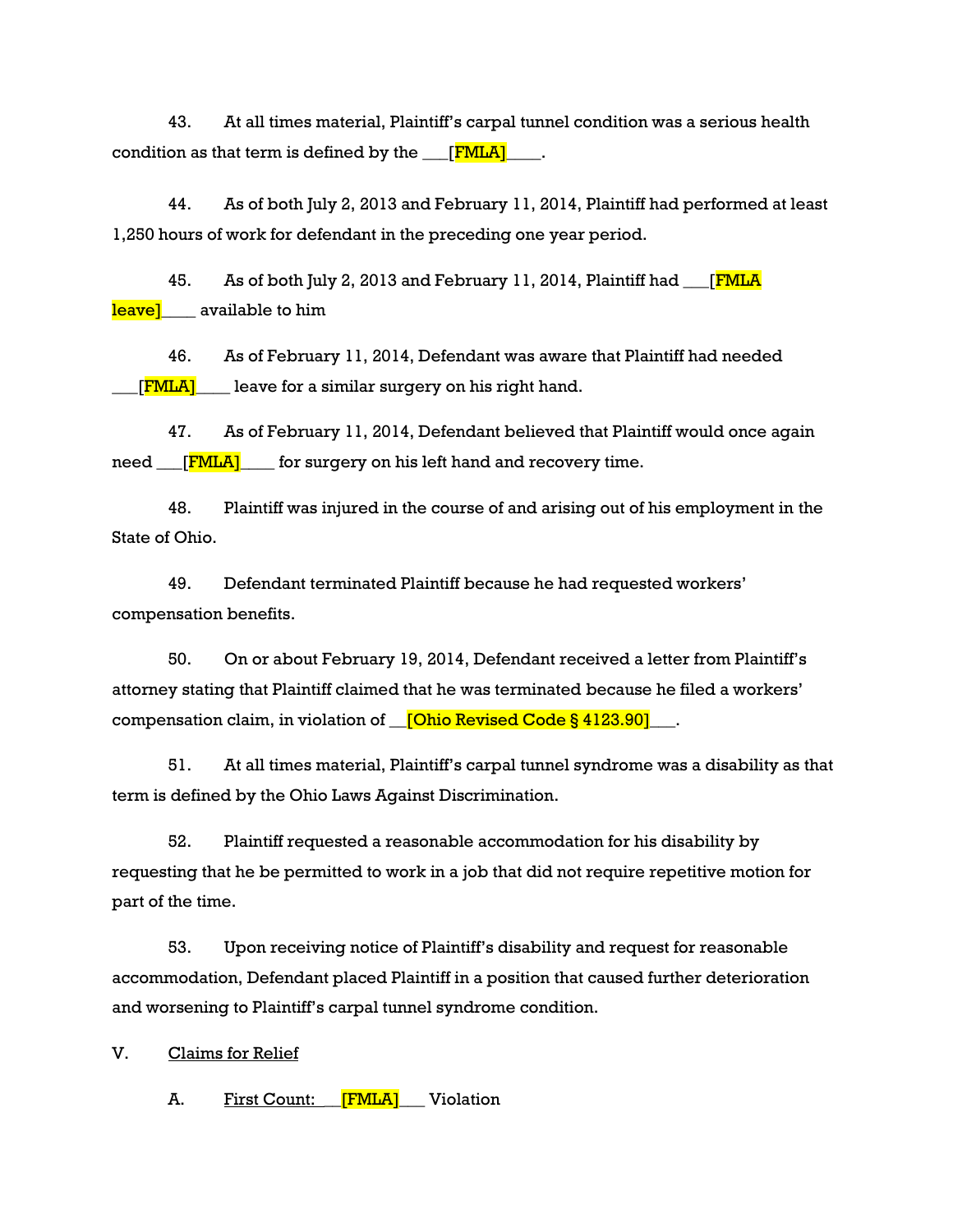54. Paragraphs 1-53 above are realleged and incorporated herein.

55. By discharging Plaintiff in part because of his request for and use of  $[FMLA]$ , Defendant discriminated against Plaintiff in retaliation for his exercise of these rights.

B. Second Count: Revised Code Chapter [4112]

56. Paragraphs 1-55 above are incorporated as if realleged.

57. By terminating Plaintiff in part because of his status as a disabled person and because of his request for a reasonable accommodation, Defendant has violated  $\Box$  [ORC Chapter 4112]  $\Box$ , entitling Plaintiff to the remedies available pursuant to  $\Box$  [R.C. § 4112.991 .

C. Third Count: Retaliatory Action in Violation of  $[R.C. \S 4123.90]$ 

58. Plaintiff incorporates, as if fully realleged, paragraphs 1-57 of the Complaint.

59. By discharging Plaintiff because he had filed a motion for an additional condition and requested benefits through his workers' compensation claim with Defendant, Defendant has violated  $\boxed{[R.C. § 4123.90]}$ .

VI. Prayer for Relief

WHEREFORE, Plaintiff prays that this Court:

a. declare that Defendant has violated the **FMLA** , O.R.C. § 4113.90 and the Ohio Laws Against Discrimination;

b. order such injunctive relief and equitable relief as will make Plaintiff whole for Defendant's violations, including reinstatement with full back pay, pre- and post-judgment interest, and costs;

c. award liquidated damages, compensatory damages for emotional distress and punitive damages;

d. allow a reasonable attorney's fee and costs; and